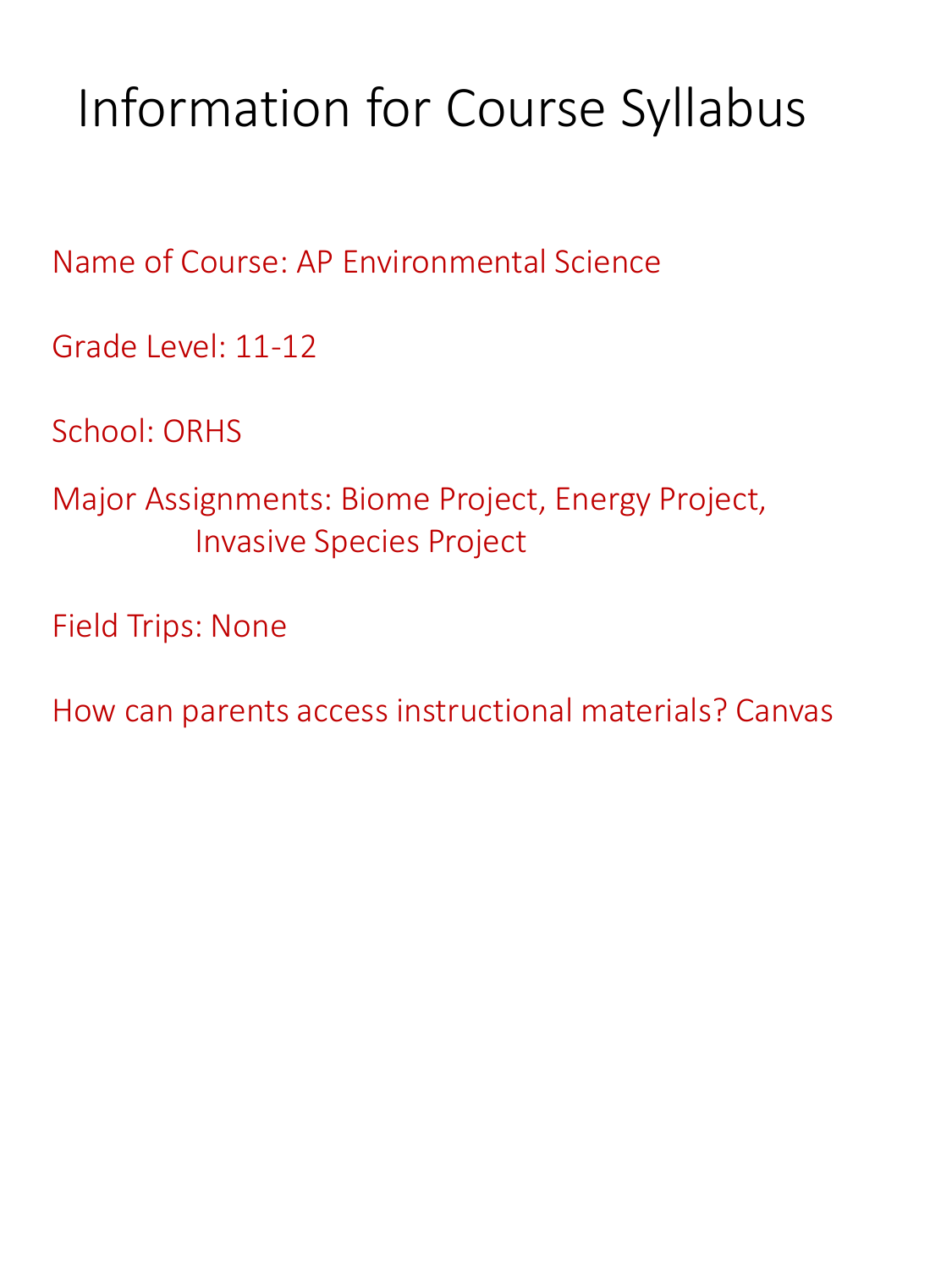| Term 1     |                                                                                                                                                                                                                                              |
|------------|----------------------------------------------------------------------------------------------------------------------------------------------------------------------------------------------------------------------------------------------|
| Ecosystems | <b>ERT 1:</b> Ecosystems are a result of biotic and abiotic interactions.<br>(1.A) Predator prey relationships, symbiosis, Competition<br>(1.G) Hydrologic cycle<br>(1.D)Carbon Cycle<br>(1.F) The Phosphorous Cycle<br>(1.E) Nitrogen Cycle |
| Intro to   | <b>ENG 1:</b> Energy can be converted from one form to another.<br>(1.A) Primary productivity<br>(1.B) Trophic Levels<br>(1.C) Energy Flow and the 10% rule<br>(1.D) Food Chains and Food Webs                                               |
|            | <b>ERT 1:</b> Ecosystems are a result of biotic and abiotic interactions.<br>(1.B) Terrestrial Biomes<br>(1.C) Aquatic Biomes                                                                                                                |

| Biodiversity | <b>ERT 2:</b> Ecosystems have structure and diversity that change over time.<br>(2.A) Levels of Biodiversity<br>(2.B) Ecosystem Services<br>(2.C) Human impact on Ecosystem Services<br>(2.D) Island biogeography<br>(2.E) Role of in Evolution<br>(2.F) Ecological Tolerance<br>(2.G) Natural disruptions to ecosystems<br>(2.H) Adaptations<br>(21) Ecological Succession<br>(2J) Effects on ecosystem of succession |
|--------------|------------------------------------------------------------------------------------------------------------------------------------------------------------------------------------------------------------------------------------------------------------------------------------------------------------------------------------------------------------------------------------------------------------------------|
|--------------|------------------------------------------------------------------------------------------------------------------------------------------------------------------------------------------------------------------------------------------------------------------------------------------------------------------------------------------------------------------------------------------------------------------------|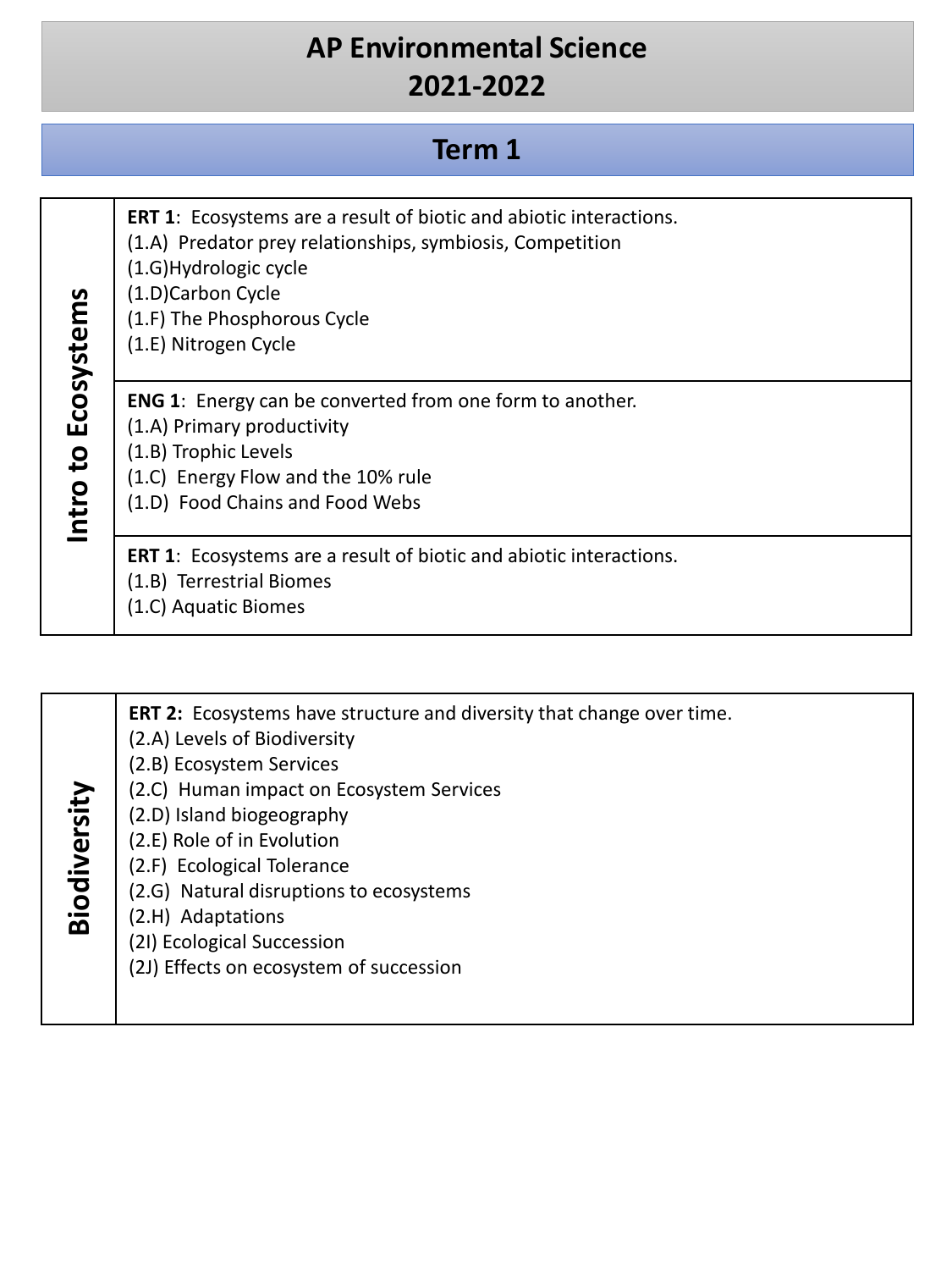#### **Term 1**

| Populations | ERT 3: Populations change over time in reaction to a variety of factors.<br>(3.A) Generalist and Specialist Species<br>(3.B) K and R selected species<br>(3.C) Survivorship Curves<br>(3.D) Carrying Capacity<br>(3.E) Importance on ecosystem<br>(3.R) Energy resource availability affect on population growth |
|-------------|------------------------------------------------------------------------------------------------------------------------------------------------------------------------------------------------------------------------------------------------------------------------------------------------------------------|
|             | <b>EIN 1:</b> Human Populations change in reaction to a variety of factors, including social and<br>cultural factors.<br>(1A) Age structure Diagrams<br>(1B) Total Fertility Rate<br>(IC) Human Population Dynamics<br>(ID) Demographic Transition                                                               |

| pue<br>Systems<br>О<br>Έ<br>ത | ERT 4: Earth's systems interact, resulting in a state of balance over time.<br>(4A) Plate tectonics<br>(4B) Soil Formation and Erosion<br>(4C) Soil Composition and Properties<br>(4D) Earth's Atmosphere<br>(4E) Global wind patterns<br>(4F) Watersheds |
|-------------------------------|-----------------------------------------------------------------------------------------------------------------------------------------------------------------------------------------------------------------------------------------------------------|
| Earth :<br>മ                  | <b>ENG 2:</b> Most of the Earth's atmospheric processes are driven by input energy from the<br>sun.<br>(2A) Solar Radiation and Earth's Seasons<br>(2B) Earth's Geography and Climate<br>(2C) El Nino and La Nina                                         |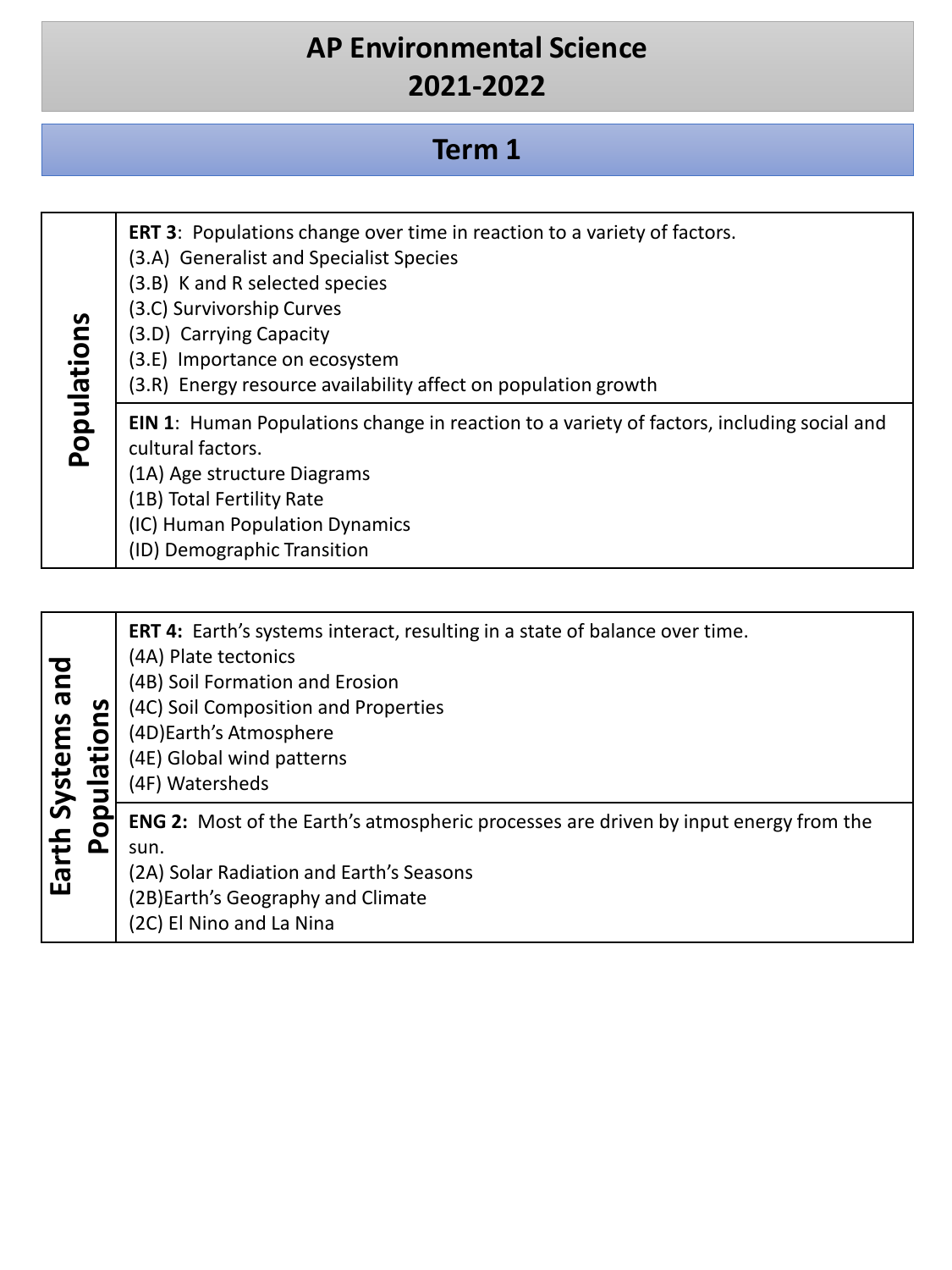#### **Term 1**

| Land and Water Use | EIN 2: When humans use natural resources, they alter natural systems.<br>(2A) The tragedy of commons<br>(2B) Clearcutting<br>(2C) The Green Revolution<br>(2D) Impact of Agricultural Practices<br>(2E) Methods of Irrigation<br>(2F) Benefits and drawbacks of irrigation methods<br>(2G) Pest Control Methods<br>(2H) Meat production methods<br>(2I) Benefits and drawbacks of meat production<br>(2J) Impacts of Overfishing<br>(2K) Natural resource extraction through mining<br>(2L) Impact of mining<br>(2M) Impact of Urbanization |
|--------------------|---------------------------------------------------------------------------------------------------------------------------------------------------------------------------------------------------------------------------------------------------------------------------------------------------------------------------------------------------------------------------------------------------------------------------------------------------------------------------------------------------------------------------------------------|
|                    | (2N) Ecological Footprint<br><b>STB 1:</b> Humans can mitigate their impact on land and water resources through<br>sustainable use.<br>(1A) Sustainability<br>(1B) Methods to Reduce Urban Runoff<br>(1C) Integrated pest management<br>(1D) Benefits and drawbacks of IPM<br>(1E) Sustainable Agriculture and Food production<br>(1F) Benefits and Drawbacks of Aquaculture<br>(1G) Sustainable Forestry                                                                                                                                   |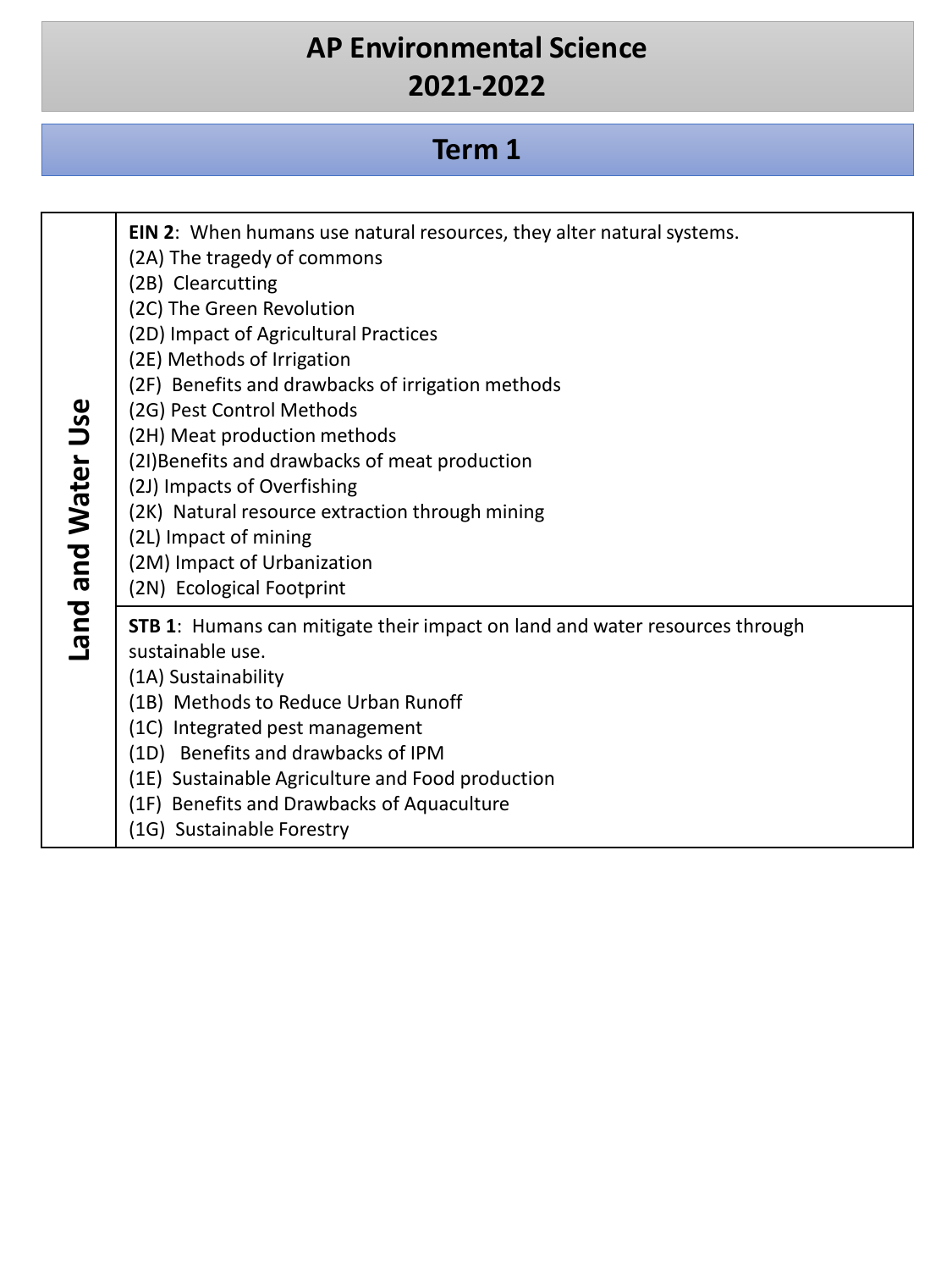# **Term 2**

| STB 3: Human activities, including the use of resources, have physical, chemical, and<br>biological consequences of ecosystems.<br>(3A) Point and Nonpoint pollution<br>(3B) Human impact on aquatic ecosystems<br>(3C) Describe endocrine disruptions<br>(3D) Effects of endocrine disruptions on ecosystems<br>(3E) Impact of human activities on wetlands and mangroves<br>(3F) Eutrophication<br>(3G) Thermal Pollution<br>(3H) Persistent Organic Pollutants<br>(3I) Bioaccumulation and Biomagnification<br>(3J) Effects of Bioaccumulation and Biomagnification<br>(3K) Solid waste disposal methods<br>(3L) Effects of solid waste disposal methods<br>(3M) Waste Reduction Methods<br>(3N) Sewage Treatment |
|----------------------------------------------------------------------------------------------------------------------------------------------------------------------------------------------------------------------------------------------------------------------------------------------------------------------------------------------------------------------------------------------------------------------------------------------------------------------------------------------------------------------------------------------------------------------------------------------------------------------------------------------------------------------------------------------------------------------|
| <b>EIN 3:</b> Pollutants can have both direct and indirect impacts on the health of organisms,<br>including humans.<br>(3A) Lethal Dose 50% (LD 50)<br>(3B) Dose Response Curves<br>(3C) Pollution and human health<br>(3D) Pathogens and Infectious Disease                                                                                                                                                                                                                                                                                                                                                                                                                                                         |
|                                                                                                                                                                                                                                                                                                                                                                                                                                                                                                                                                                                                                                                                                                                      |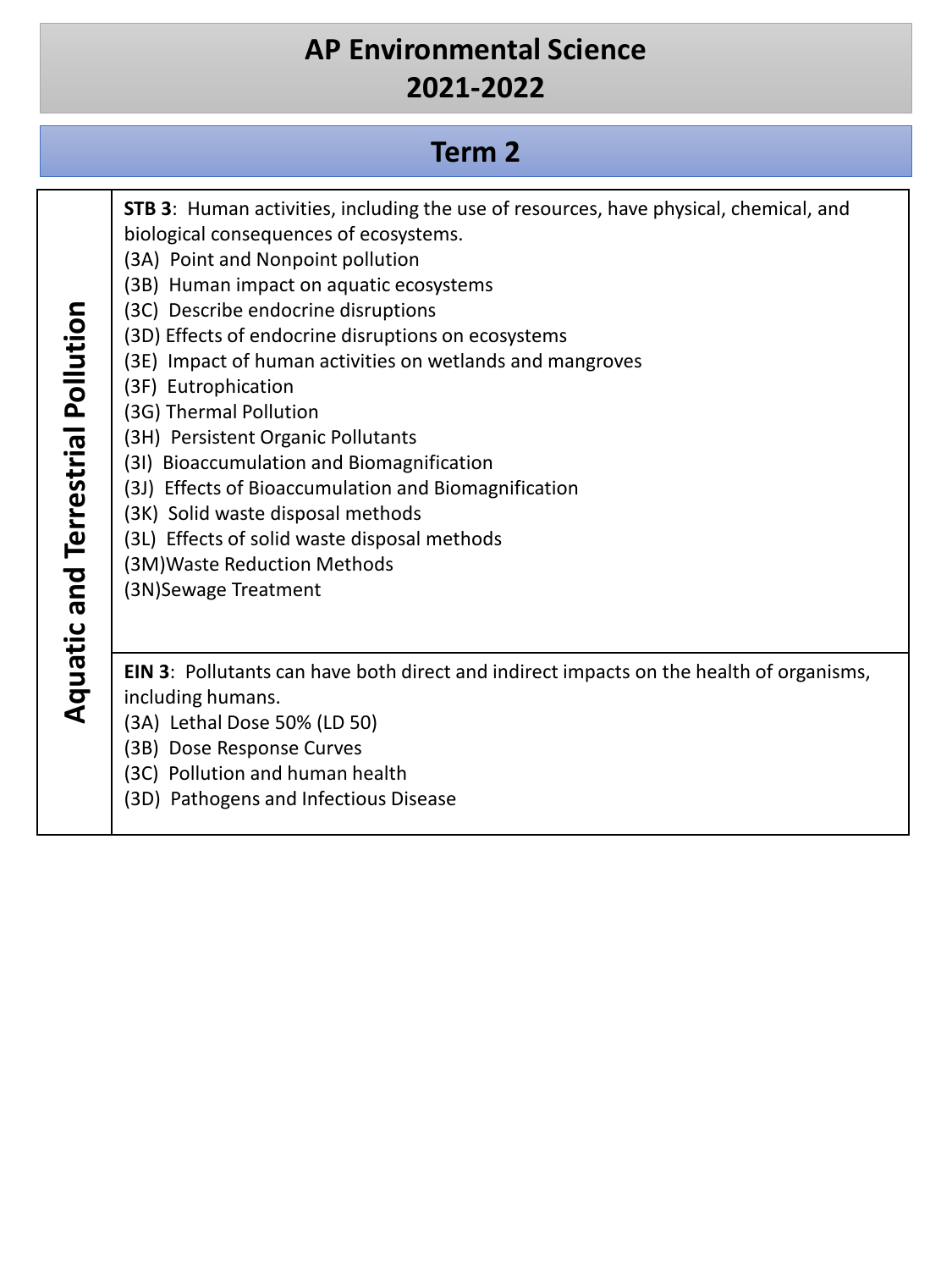#### **Term 2**

|                         | ENG 3: Humans use energy from a variety of sources resulting in positive and negative<br>consequences. |
|-------------------------|--------------------------------------------------------------------------------------------------------|
|                         | (3A) Renewable and Nonrenewable Resources                                                              |
| and Consumption         | (3B) Trends in energy consumption                                                                      |
|                         | (3C) Fuel Types and uses                                                                               |
|                         | (3D) Occurrence of natural energy resources (Where?)                                                   |
|                         | Use and methods of power generation                                                                    |
|                         | (3E) fossil fuels                                                                                      |
|                         | (3G) nuclear energy                                                                                    |
|                         | (3J) Solar Energy                                                                                      |
|                         | (3L) Hydroelectric energy                                                                              |
|                         | (3N) Geothermal energy                                                                                 |
|                         | (3P) Hydrogen Fuel Cells                                                                               |
|                         | (3R) Wind Energy                                                                                       |
|                         | Effects of on environment                                                                              |
|                         | (3F) Fossil fuels                                                                                      |
|                         | (3H) nuclear energy<br>(3I) Biomass                                                                    |
|                         | (3K) Solar Energy                                                                                      |
| <b>Energy Resources</b> | (3M) Hydroelectric energy                                                                              |
|                         | (3O) Geothermal energy                                                                                 |
|                         | (3Q) Hydrogen Fuel Cells                                                                               |
|                         | (3S) Wind Energy                                                                                       |
|                         | (3T) Methods of Energy Conservation                                                                    |

Atmospheric Pollution **STB 2**: Human activities have physical, chemical, and biological consequences for the **Atmospheric Pollution** atmosphere. (2A) Identify sources and effects of air pollutants (2B) causes and effects of photochemical smog and methods to reduce (2C) Thermal inversion (2D) Natural sources of CO2 and particulates (2E) Indoor air pollutants (2F) Effects of indoor air pollutants (2G) Reduction of Air pollutants (2H) Acid deposition (2I) Effects of acid deposition on environment (2J) Noise Pollution cause and effects